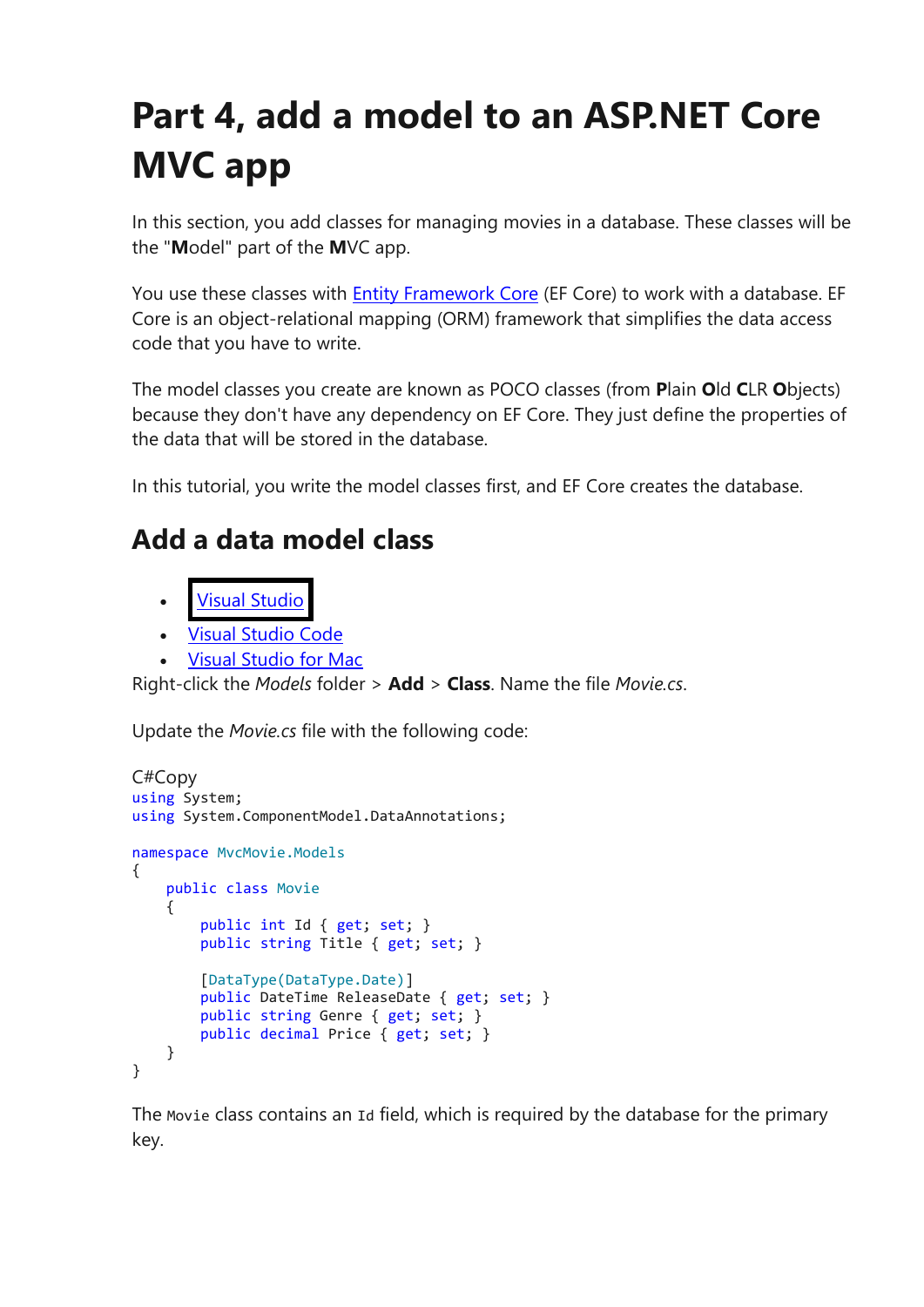The [DataType](https://docs.microsoft.com/en-us/dotnet/api/system.componentmodel.dataannotations.datatype) attribute on ReleaseDate specifies the type of the data (Date). With this attribute:

- The user is not required to enter time information in the date field.
- Only the date is displayed, not time information.

[DataAnnotations](https://docs.microsoft.com/en-us/dotnet/api/system.componentmodel.dataannotations) are covered in a later tutorial.

#### **Add NuGet packages**

- **Visual [Studio](https://docs.microsoft.com/en-gb/aspnet/core/tutorials/first-mvc-app/adding-model?view=aspnetcore-3.1&tabs=visual-studio#tabpanel_10_visual-studio)**
- Visual [Studio](https://docs.microsoft.com/en-gb/aspnet/core/tutorials/first-mvc-app/adding-model?view=aspnetcore-3.1&tabs=visual-studio#tabpanel_10_visual-studio-code) Code
- Visual [Studio](https://docs.microsoft.com/en-gb/aspnet/core/tutorials/first-mvc-app/adding-model?view=aspnetcore-3.1&tabs=visual-studio#tabpanel_10_visual-studio-mac) for Mac

#### From the **Tools** menu, select **NuGet Package Manager** > **Package Manager Console** (PMC).



In the PMC, run the following command:

#### PowerShellCopy

Install-Package Microsoft.EntityFrameworkCore.SqlServer

The preceding command adds the EF Core SQL Server provider. The provider package installs the EF Core package as a dependency. Additional packages are installed automatically in the scaffolding step later in the tutorial.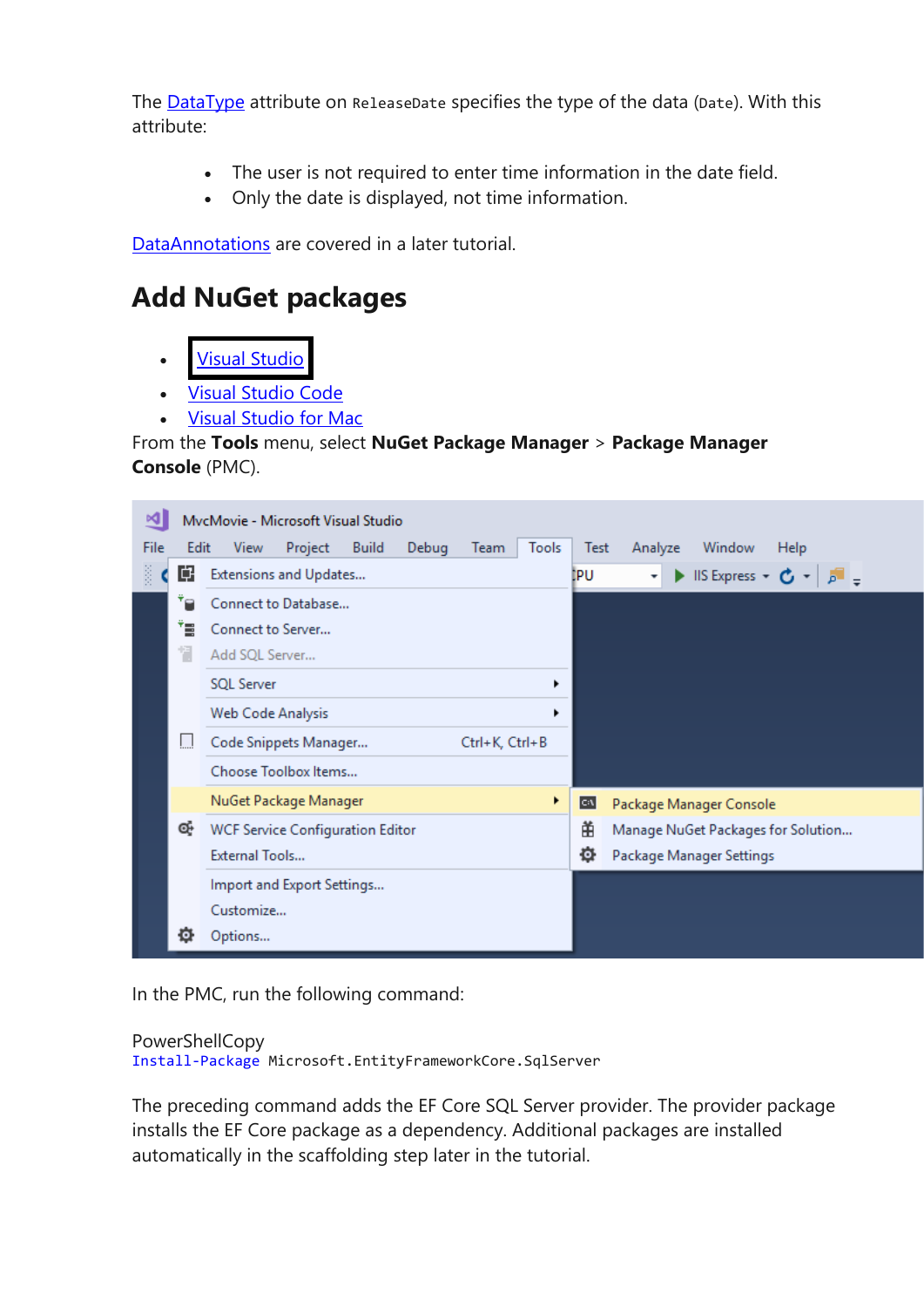#### **Create a database context class**

A database context class is needed to coordinate EF Core functionality (Create, Read, Update, Delete) for the Movie model. The database context is derived from [Microsoft.EntityFrameworkCore.DbContext](https://docs.microsoft.com/en-us/dotnet/api/microsoft.entityframeworkcore.dbcontext) and specifies the entities to include in the data model.

Create a *Data* folder.

Add a *Data/MvcMovieContext.cs* file with the following code:

```
C#Copy
using Microsoft.EntityFrameworkCore;
using MvcMovie.Models;
namespace MvcMovie.Data
{
     public class MvcMovieContext : DbContext
\{ \{ \} public MvcMovieContext (DbContextOptions<MvcMovieContext> options)
             : base(options)
         {
         }
         public DbSet<Movie> Movie { get; set; }
     }
}
```
The preceding code creates a **DbSet**<Movie> property for the entity set. In Entity Framework terminology, an entity set typically corresponds to a database table. An entity corresponds to a row in the table.

#### **Register the database context**

ASP.NET Core is built with [dependency injection \(DI\).](https://docs.microsoft.com/en-gb/aspnet/core/fundamentals/dependency-injection?view=aspnetcore-3.1) Services (such as the EF Core DB context) must be registered with DI during application startup. Components that require these services (such as Razor Pages) are provided these services via constructor parameters. The constructor code that gets a DB context instance is shown later in the tutorial. In this section, you register the database context with the DI container.

Add the following using statements at the top of *Startup.cs*:

```
C#Copy
using MvcMovie.Data;
using Microsoft.EntityFrameworkCore;
```
Add the following highlighted code in Startup.ConfigureServices:

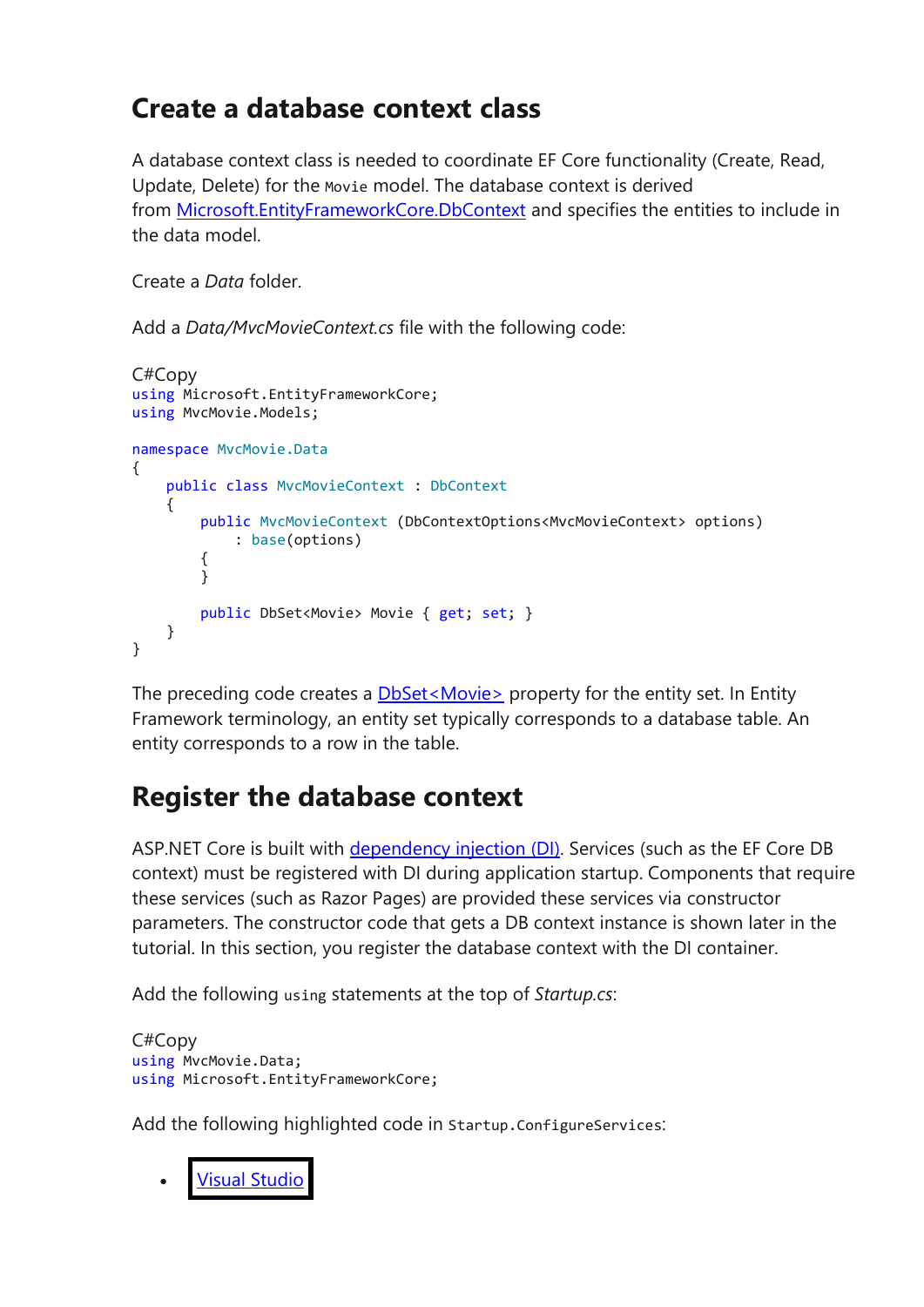```
• Visual Studio Code / Visual Studio for Mac
C#Copy
public void ConfigureServices(IServiceCollection services)
{
     services.AddControllersWithViews();
     services.AddDbContext<MvcMovieContext>(options =>
options.UseSqlServer(Configuration.GetConnectionString("MvcMovieContext")));
```
The name of the connection string is passed in to the context by calling a method on a [DbContextOptions](https://docs.microsoft.com/en-us/dotnet/api/microsoft.entityframeworkcore.dbcontextoptions) object. For local development, the [ASP.NET Core configuration](https://docs.microsoft.com/en-gb/aspnet/core/fundamentals/configuration/?view=aspnetcore-3.1)  [system](https://docs.microsoft.com/en-gb/aspnet/core/fundamentals/configuration/?view=aspnetcore-3.1) reads the connection string from the *appsettings.json* file.

### **Add a database connection string**

Add a connection string to the *appsettings.json* file:

}

```
Studio
      • Visual Studio Code / Visual Studio for Mac
JSONCopy
{
   "Logging": {
     "LogLevel": {
       "Default": "Information",
       "Microsoft": "Warning",
       "Microsoft.Hosting.Lifetime": "Information"
     }
 },
 "AllowedHosts": "*",
   "ConnectionStrings": {
     "MvcMovieContext": "Server=(localdb)\\mssqllocaldb;Database=MvcMovieContext-
1;Trusted_Connection=True;MultipleActiveResultSets=true"
   }
}
```
Build the project as a check for compiler errors.

### **Scaffold movie pages**

Use the scaffolding tool to produce Create, Read, Update, and Delete (CRUD) pages for the movie model.

```
Studio
```
- **Visual [Studio](https://docs.microsoft.com/en-gb/aspnet/core/tutorials/first-mvc-app/adding-model?view=aspnetcore-3.1&tabs=visual-studio#tabpanel_13_visual-studio-code) Code**
- Visual [Studio](https://docs.microsoft.com/en-gb/aspnet/core/tutorials/first-mvc-app/adding-model?view=aspnetcore-3.1&tabs=visual-studio#tabpanel_13_visual-studio-mac) for Mac

In **Solution Explorer**, right-click the *Controllers* folder **> Add > New Scaffolded Item**.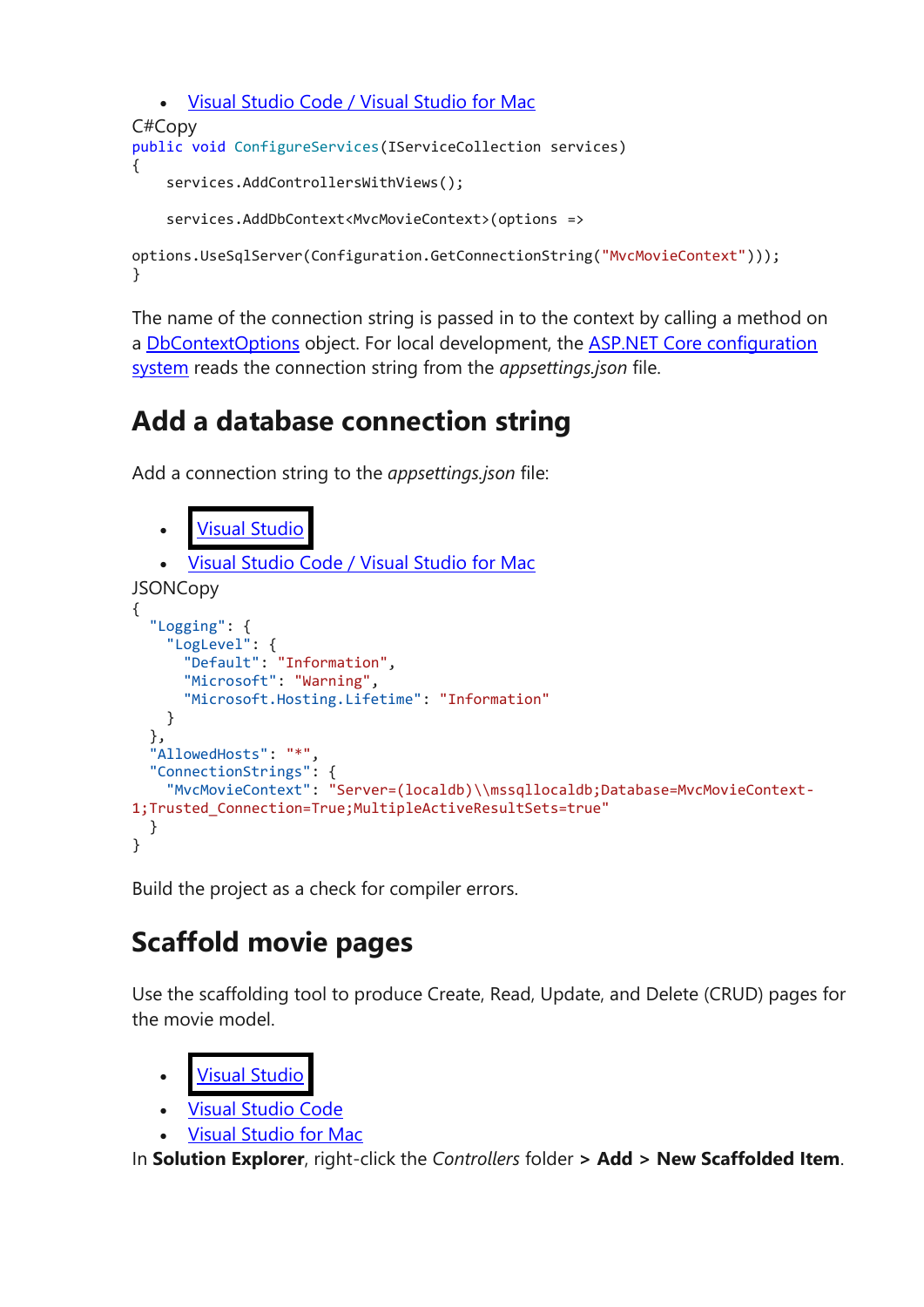|      |                                       |              |            | <b>Solution Explorer</b><br>$\texttt{0} \oplus \texttt{1} \oplus \texttt{2} \oplus \texttt{3} \oplus \texttt{5} \oplus \texttt{6}$<br>Search Solution Explorer (Ctrl+;)<br>Solution 'MvcMovie' (1 project)<br>⊿ a <sub>n</sub> MvcMovie<br>Connected Services<br>A <sup>1</sup> Dependencies<br>▷<br>Properties<br><b>Controllers</b> | 4 ×<br>۰<br>مر |
|------|---------------------------------------|--------------|------------|---------------------------------------------------------------------------------------------------------------------------------------------------------------------------------------------------------------------------------------------------------------------------------------------------------------------------------------|----------------|
|      |                                       |              | ஒ          | View in Browser (Microsoft Edge)<br>Browse With                                                                                                                                                                                                                                                                                       | Ctrl+Shift+W   |
| ाञ   | Controller                            |              |            | Add                                                                                                                                                                                                                                                                                                                                   | ٠              |
| ۴٦   | New Item                              | Ctrl+Shift+A |            | Scope to This                                                                                                                                                                                                                                                                                                                         |                |
| ъ    | Existing Item                         | Shift+Alt+A  | 睿          | New Solution Explorer View                                                                                                                                                                                                                                                                                                            |                |
|      | New Scaffolded Item                   |              | 9          | View History                                                                                                                                                                                                                                                                                                                          |                |
| 鞭    | New Folder                            |              |            | <b>Exclude From Project</b>                                                                                                                                                                                                                                                                                                           |                |
| $+9$ | Application Insights Telemetry        |              | Ж          | Cut                                                                                                                                                                                                                                                                                                                                   | $Ctrl+X$       |
|      | Docker Support                        |              | 巾          | Copy                                                                                                                                                                                                                                                                                                                                  | $Ctrl + C$     |
|      | <b>Container Orchestrator Support</b> |              | x          | Delete                                                                                                                                                                                                                                                                                                                                | Del            |
|      | Class                                 |              | $\sqrt{x}$ | Rename                                                                                                                                                                                                                                                                                                                                |                |
|      |                                       |              | ₹          | Open Folder in File Explorer                                                                                                                                                                                                                                                                                                          |                |
|      |                                       |              |            | Properties                                                                                                                                                                                                                                                                                                                            | Alt+Enter      |

In the **Add Scaffold** dialog, select **MVC Controller with views, using Entity Framework > Add**.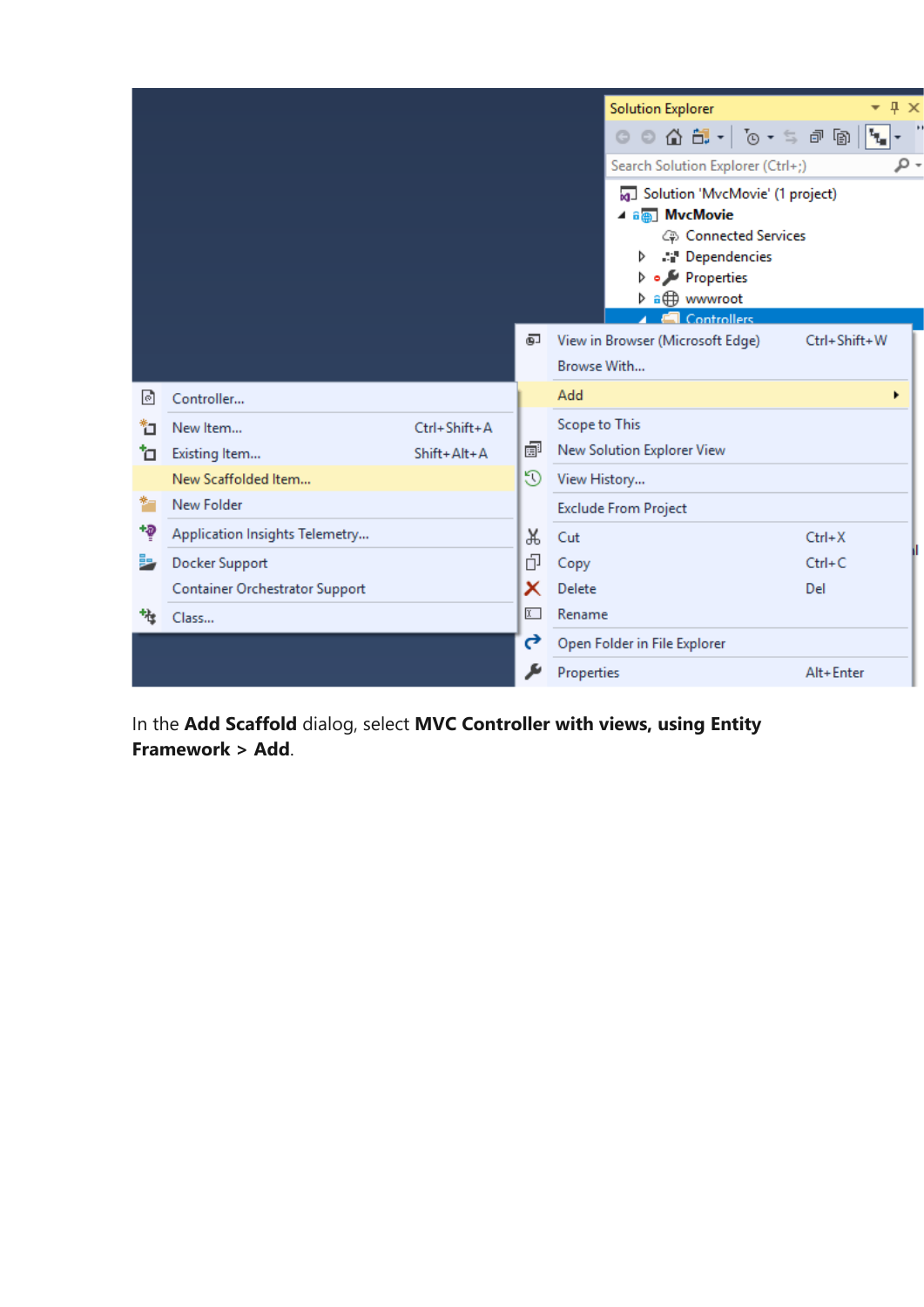

Complete the **Add Controller** dialog:

- **Model class:** *Movie (MvcMovie.Models)*
- **Data context class:** *MvcMovieContext (MvcMovie.Data)*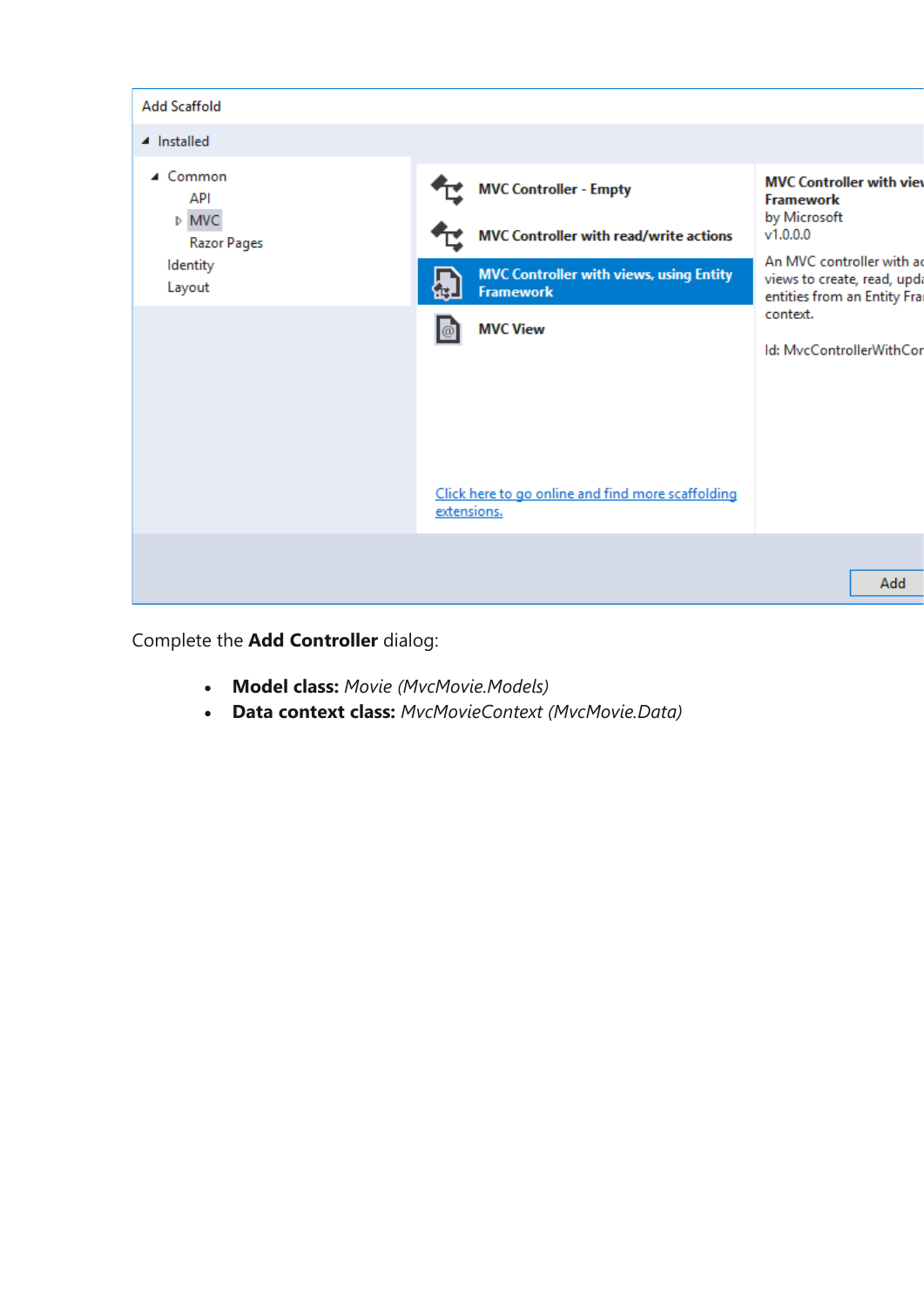|                         | Add MVC Controller with views, using Entity Framework |     |
|-------------------------|-------------------------------------------------------|-----|
| Model class:            | Movie (MvcMovie.Models)                               |     |
| Data context class:     |                                                       |     |
| Views:                  |                                                       |     |
| <b>Add Data Context</b> |                                                       |     |
| New data context type:  | MvcMovie.Data.MvcMovieContext                         |     |
|                         |                                                       | Add |
|                         | (Leave empty if it is set in a Kazor _viewstart file) |     |
| Controller name:        | MoviesController                                      |     |
|                         |                                                       |     |
|                         |                                                       | Add |
|                         |                                                       |     |

- **Views:** Keep the default of each option checked
- **Controller name:** Keep the default *MoviesController*
- Select **Add**

Visual Studio creates:

- A movies controller (*Controllers/MoviesController.cs*)
- Razor view files for Create, Delete, Details, Edit, and Index pages (*Views/Movies/\*.cshtml*)

The automatic creation of these files is known as *scaffolding*.

You can't use the scaffolded pages yet because the database doesn't exist. If you run the app and click on the **Movie App** link, you get a *Cannot open database* or *no such table: Movie* error message.

# **Initial migration**

Use the EF Core [Migrations](https://docs.microsoft.com/en-gb/aspnet/core/data/ef-mvc/migrations?view=aspnetcore-3.1) feature to create the database. Migrations is a set of tools that let you create and update a database to match your data model.

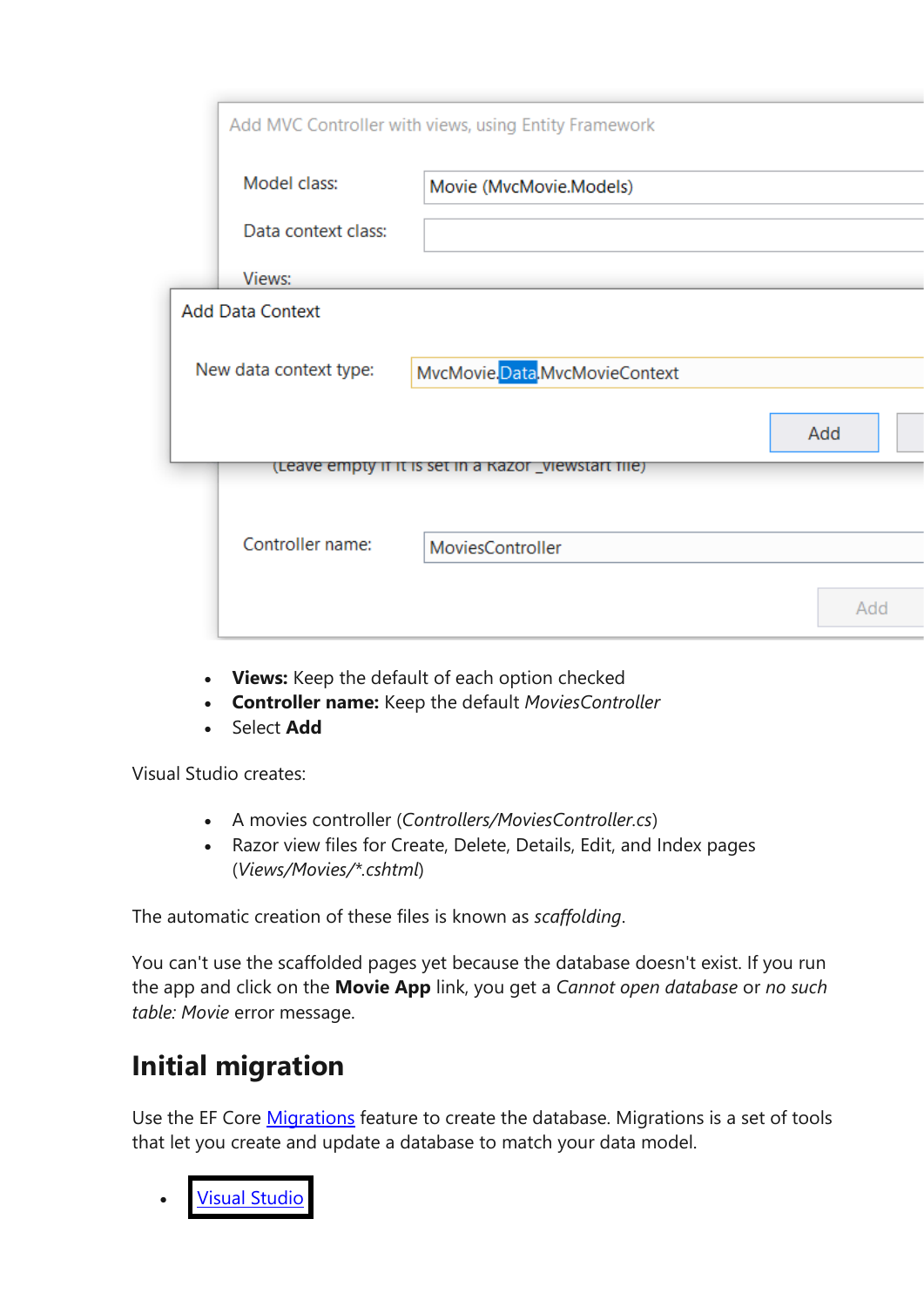#### • Visual [Studio](https://docs.microsoft.com/en-gb/aspnet/core/tutorials/first-mvc-app/adding-model?view=aspnetcore-3.1&tabs=visual-studio#tabpanel_14_visual-studio-code+visual-studio-mac) Code / Visual Studio for Mac

From the **Tools** menu, select **NuGet Package Manager** > **Package Manager Console** (PMC).

In the PMC, enter the following commands:

PowerShellCopy Add-Migration InitialCreate Update-Database

- Add-Migration InitialCreate: Generates a *Migrations/{timestamp}\_InitialCreate.cs* migration file. The InitialCreate argument is the migration name. Any name can be used, but by convention, a name is selected that describes the migration. Because this is the first migration, the generated class contains code to create the database schema. The database schema is based on the model specified in the MvcMovieContext class.
- Update-Database: Updates the database to the latest migration, which the previous command created. This command runs the Up method in the *Migrations/{time-stamp}\_InitialCreate.cs* file, which creates the database.

The database update command generates the following warning:

No type was specified for the decimal column 'Price' on entity type 'Movie'. This will cause values to be silently truncated if they do not fit in the default precision and scale. Explicitly specify the SQL server column type that can accommodate all the values using 'HasColumnType()'.

You can ignore that warning, it will be fixed in a later tutorial.

For more information on the PMC tools for EF Core, see [EF Core tools reference -](https://docs.microsoft.com/en-us/ef/core/miscellaneous/cli/powershell) PMC [in Visual Studio.](https://docs.microsoft.com/en-us/ef/core/miscellaneous/cli/powershell)

#### **The InitialCreate class**

Examine the *Migrations/{timestamp}\_InitialCreate.cs* migration file:

```
C#Copy
public partial class InitialCreate : Migration
{
     protected override void Up(MigrationBuilder migrationBuilder)
     {
         migrationBuilder.CreateTable(
             name: "Movie",
            columns: table => new
\{Id = table.Columr<sub>int</sub>(nullable: false) .Annotation("SqlServer:ValueGenerationStrategy",
                                  SqlServerValueGenerationStrategy.IdentityColumn),
                Title = table.Column<string>(nullable: true),
```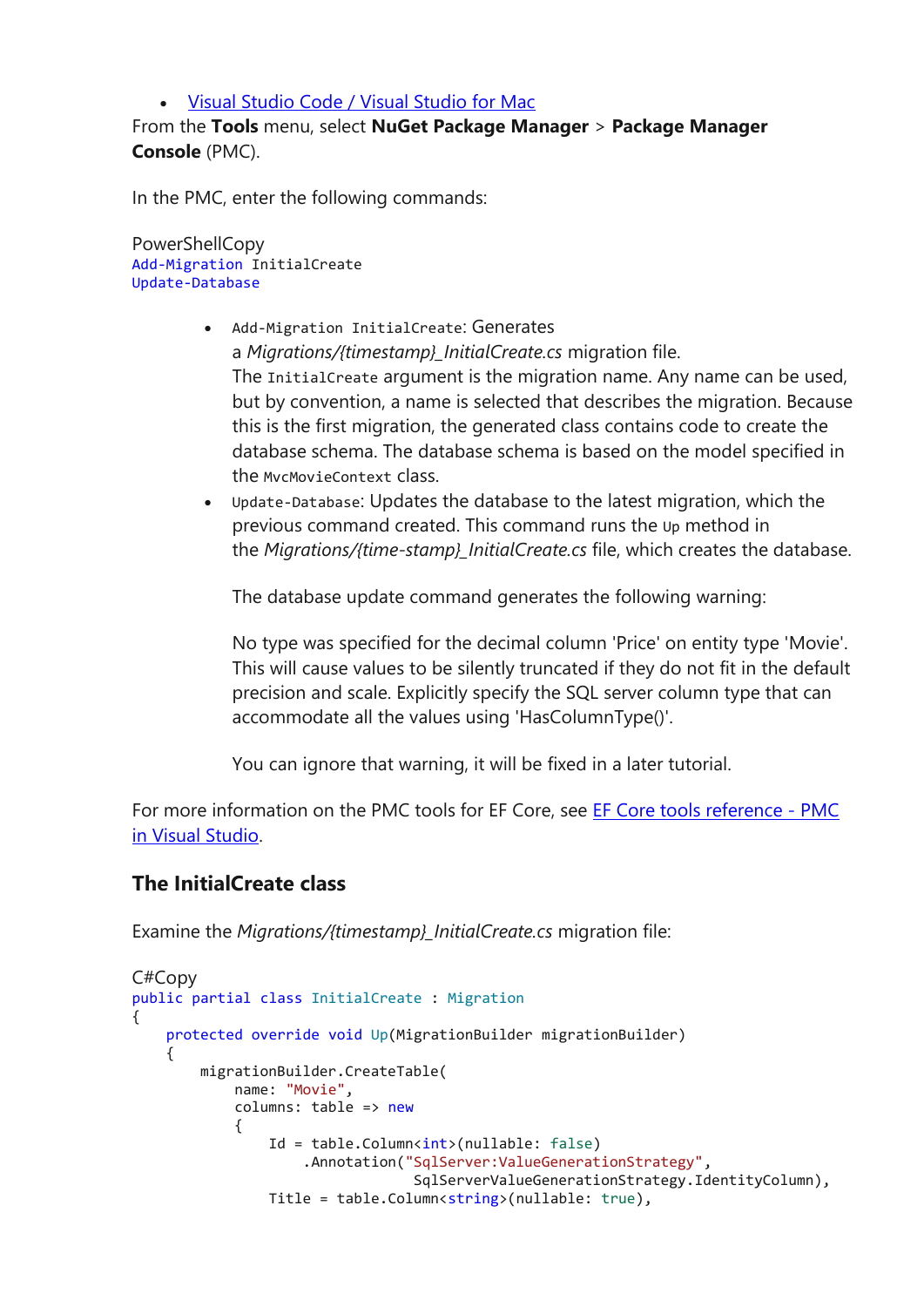```
 ReleaseDate = table.Column<DateTime>(nullable: false),
                Genre = table.Column<string>(nullable: true),
                 Price = table.Column<decimal>(nullable: false)
             },
             constraints: table =>
\{ table.PrimaryKey("PK_Movie", x => x.Id);
             });
     }
     protected override void Down(MigrationBuilder migrationBuilder)
     {
         migrationBuilder.DropTable(
            name: "Movie");
     }
}
```
The Up method creates the Movie table and configures Id as the primary key. The Down method reverts the schema changes made by the Up migration.

#### **Test the app**

• Run the app and click the **Movie App** link.

If you get an exception similar to one of the following:

```
• Visual Studio
```
• Visual [Studio](https://docs.microsoft.com/en-gb/aspnet/core/tutorials/first-mvc-app/adding-model?view=aspnetcore-3.1&tabs=visual-studio#tabpanel_15_visual-studio-code+visual-studio-mac) Code / Visual Studio for Mac

```
ConsoleCopy
```

```
SqlException: Cannot open database "MvcMovieContext-1" requested by the login. The
login failed.
```
You probably missed the [migrations step.](https://docs.microsoft.com/en-gb/aspnet/core/tutorials/first-mvc-app/adding-model?view=aspnetcore-3.1&tabs=visual-studio#migration)

• Test the **Create** page. Enter and submit data.

#### **Note**

You may not be able to enter decimal commas in the Price field. To support **[jQuery validation](https://jqueryvalidation.org/)** for non-English locales that use a comma (",") for a decimal point and for non US-English date formats, the app must be globalized. For globalization instructions, see **[this GitHub issue](https://github.com/dotnet/AspNetCore.Docs/issues/4076#issuecomment-326590420)**.

• Test the **Edit**, **Details**, and **Delete** pages.

### **Dependency injection in the controller**

- **Visual [Studio](https://docs.microsoft.com/en-gb/aspnet/core/tutorials/first-mvc-app/adding-model?view=aspnetcore-3.1&tabs=visual-studio#tabpanel_16_visual-studio)**
- Visual [Studio](https://docs.microsoft.com/en-gb/aspnet/core/tutorials/first-mvc-app/adding-model?view=aspnetcore-3.1&tabs=visual-studio#tabpanel_16_visual-studio-code+visual-studio-mac) Code / Visual Studio for Mac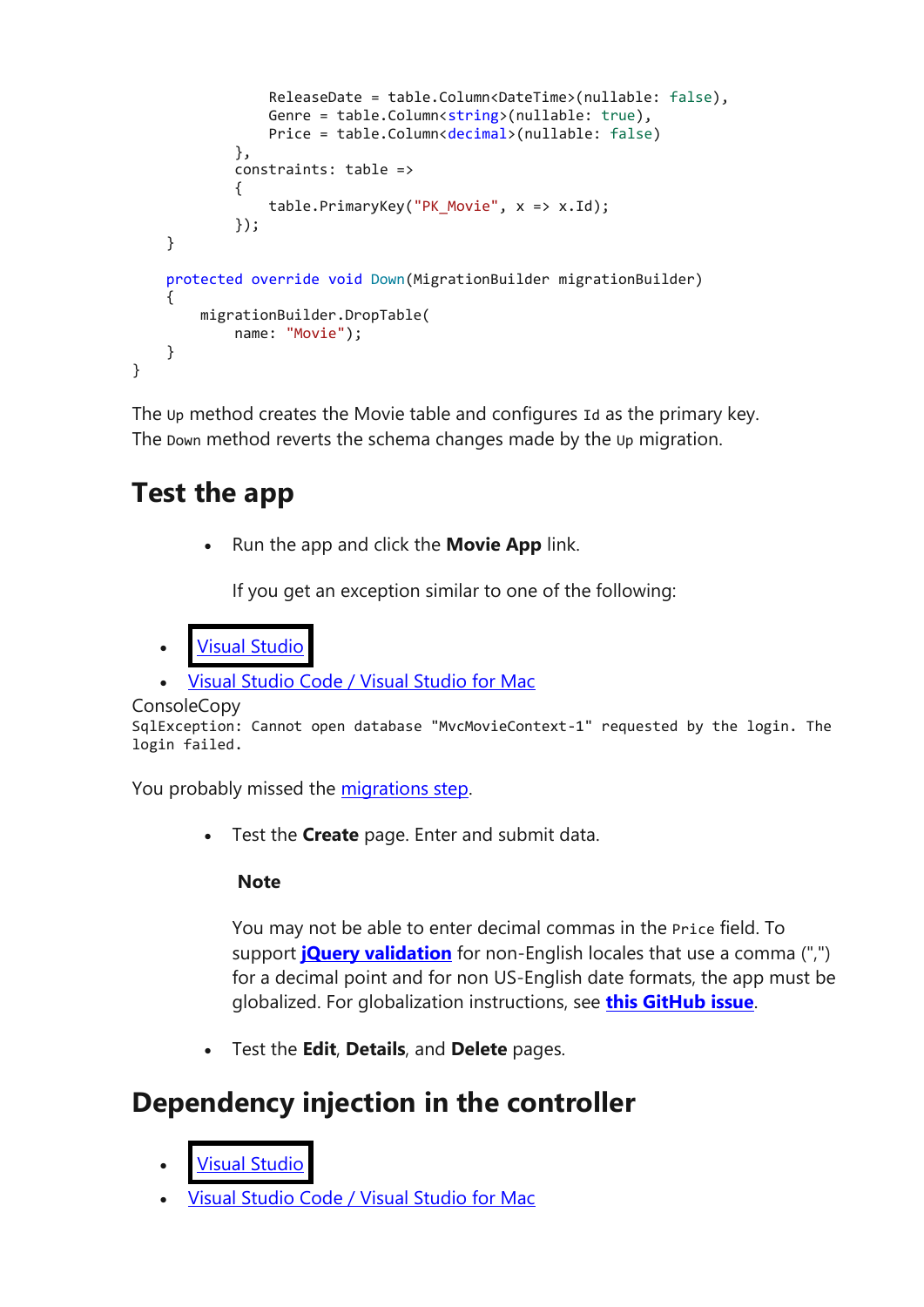```
Open the Controllers/MoviesController.cs file and examine the constructor:
C#Copy
public class MoviesController : Controller
{
    private readonly MvcMovieContext _context;
    public MoviesController(MvcMovieContext context)
     {
         _context = context;
     }
```
The constructor uses [Dependency Injection](https://docs.microsoft.com/en-gb/aspnet/core/fundamentals/dependency-injection?view=aspnetcore-3.1) to inject the database context (MvcMovieContext) into the controller. The database context is used in each of the [CRUD](https://wikipedia.org/wiki/Create,_read,_update_and_delete) methods in the controller.

#### **Strongly typed models and the @model keyword**

Earlier in this tutorial, you saw how a controller can pass data or objects to a view using the ViewData dictionary. The ViewData dictionary is a dynamic object that provides a convenient late-bound way to pass information to a view.

MVC also provides the ability to pass strongly typed model objects to a view. This strongly typed approach enables compile time code checking. The scaffolding mechanism used this approach (that is, passing a strongly typed model) with the MoviesController class and views.

Examine the generated Details method in the *Controllers/MoviesController.cs* file:

```
C#Copy
// GET: Movies/Details/5
public async Task<IActionResult> Details(int? id)
{
    if (id == null) {
         return NotFound();
     }
    var movie = await context. Movie
        .FirstOrDefaultAsync(m = > m.Id == id);
     if (movie == null)
     {
         return NotFound();
     }
     return View(movie);
}
```
The id parameter is generally passed as route data. For example https://localhost:5001/movies/details/1 sets:

- The controller to the movies controller (the first URL segment).
- The action to details (the second URL segment).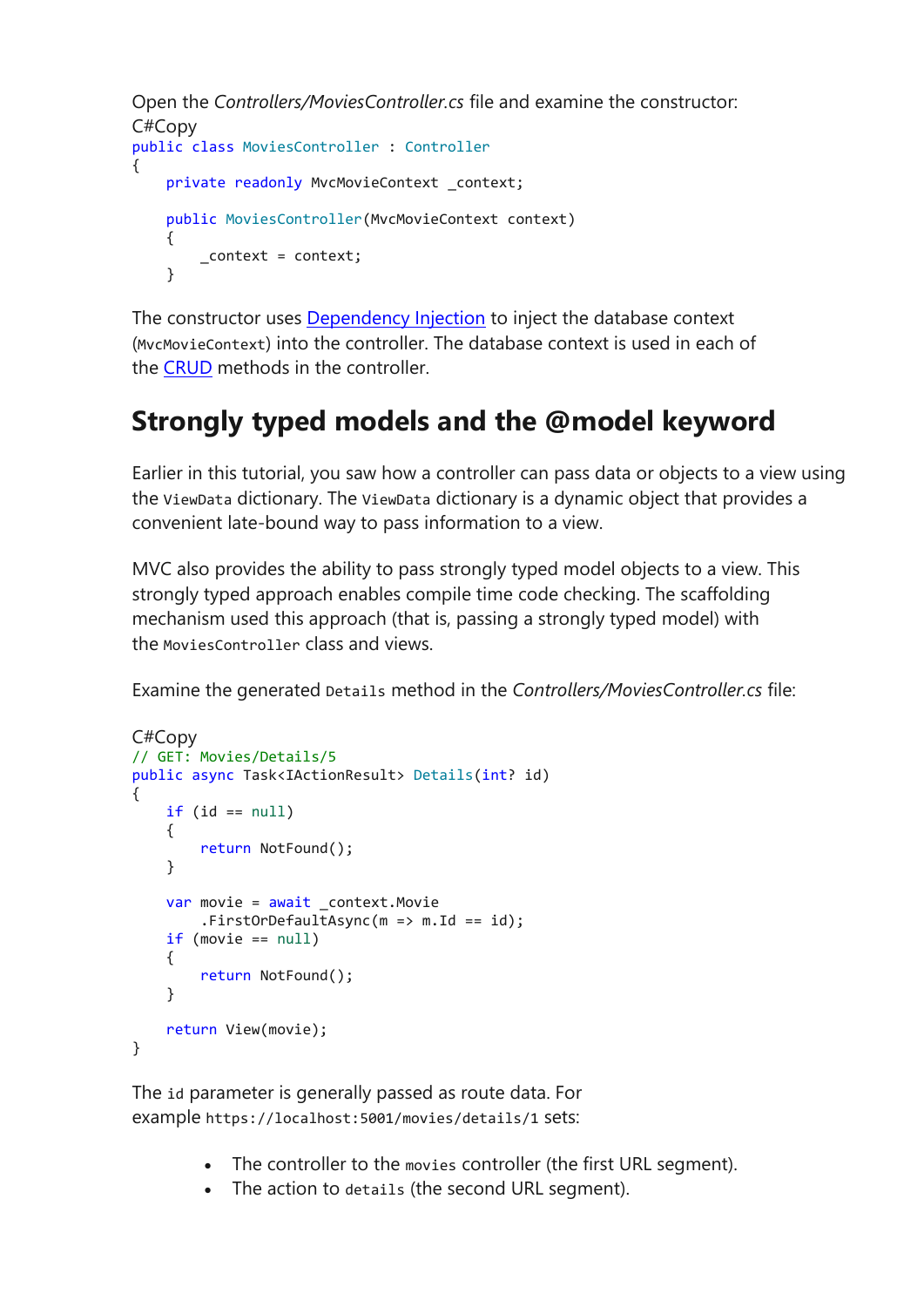• The id to 1 (the last URL segment).

You can also pass in the id with a query string as follows:

https://localhost:5001/movies/details?id=1

The id parameter is defined as a [nullable type](https://docs.microsoft.com/en-us/dotnet/csharp/programming-guide/nullable-types/index) (int?) in case an ID value isn't provided.

A [lambda expression](https://docs.microsoft.com/en-us/dotnet/articles/csharp/programming-guide/statements-expressions-operators/lambda-expressions) is passed in to FirstOrDefaultAsync to select movie entities that match the route data or query string value.

```
C#Copy
var movie = await _context.Movie
     .FirstOrDefaultAsync(m => m.Id == id);
```
If a movie is found, an instance of the Movie model is passed to the Details view:

```
C#Copy
return View(movie);
```
Examine the contents of the *Views/Movies/Details.cshtml* file:

```
CSHTMLCopy
@model MvcMovie.Models.Movie
@{
     ViewData["Title"] = "Details";
}
<h1>Details</h1>
<div>
     <h4>Movie</h4>
    \langlehr />
     <dl class="row">
         <dt class="col-sm-2">
              @Html.DisplayNameFor(model => model.Title)
         </dt>
         <dd class="col-sm-10">
              @Html.DisplayFor(model => model.Title)
         </dd>
         <dt class="col-sm-2">
              @Html.DisplayNameFor(model => model.ReleaseDate)
         </dt>
         <dd class="col-sm-10">
              @Html.DisplayFor(model => model.ReleaseDate)
        \langle/dd\rangle <dt class="col-sm-2">
              @Html.DisplayNameFor(model => model.Genre)
        \langle/dt>
         <dd class="col-sm-10">
              @Html.DisplayFor(model => model.Genre)
         </dd>
         <dt class="col-sm-2">
              @Html.DisplayNameFor(model => model.Price)
         </dt>
```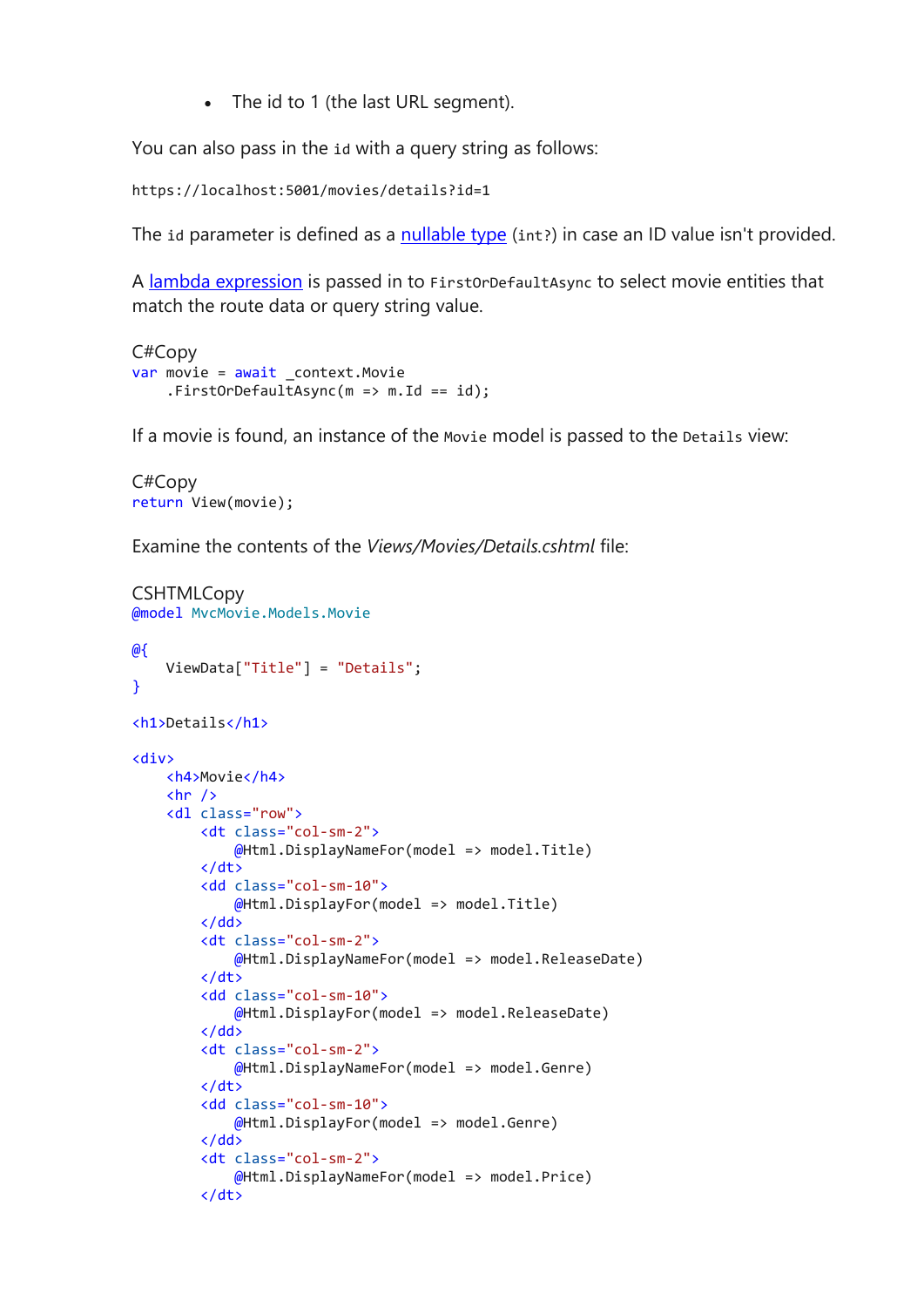```
 <dd class="col-sm-10">
             @Html.DisplayFor(model => model.Price)
         </dd>
    \langle/dl>
</div>
<div>
     <a asp-action="Edit" asp-route-id="@Model.Id">Edit</a> |
     <a asp-action="Index">Back to List</a>
</div>
```
The @model statement at the top of the view file specifies the type of object that the view expects. When the movie controller was created, the following @model statement was included:

**CSHTMLCopy** @model MvcMovie.Models.Movie

This @model directive allows access to the movie that the controller passed to the view. The Model object is strongly typed. For example, in the *Details.cshtml* view, the code passes each movie field to the DisplayNameFor and DisplayFor HTML Helpers with the strongly typed Model object. The Create and Edit methods and views also pass a Movie model object.

Examine the *Index.cshtml* view and the Index method in the Movies controller. Notice how the code creates a List object when it calls the View method. The code passes this Movies list from the Index action method to the view:

```
C#Copy
// GET: Movies
public async Task<IActionResult> Index()
{
    return View(await context.Movie.ToListAsync());
}
```
When the movies controller was created, scaffolding included the following @model statement at the top of the *Index.cshtml* file:

**CSHTMLCopy** @model IEnumerable<MvcMovie.Models.Movie>

The @model directive allows you to access the list of movies that the controller passed to the view by using a Model object that's strongly typed. For example, in the *Index.cshtml* view, the code loops through the movies with a foreach statement over the strongly typed Model object:

```
CSHTMLCopy
@model IEnumerable<MvcMovie.Models.Movie>
@{
    ViewData["Title"] = "Index";
}
```